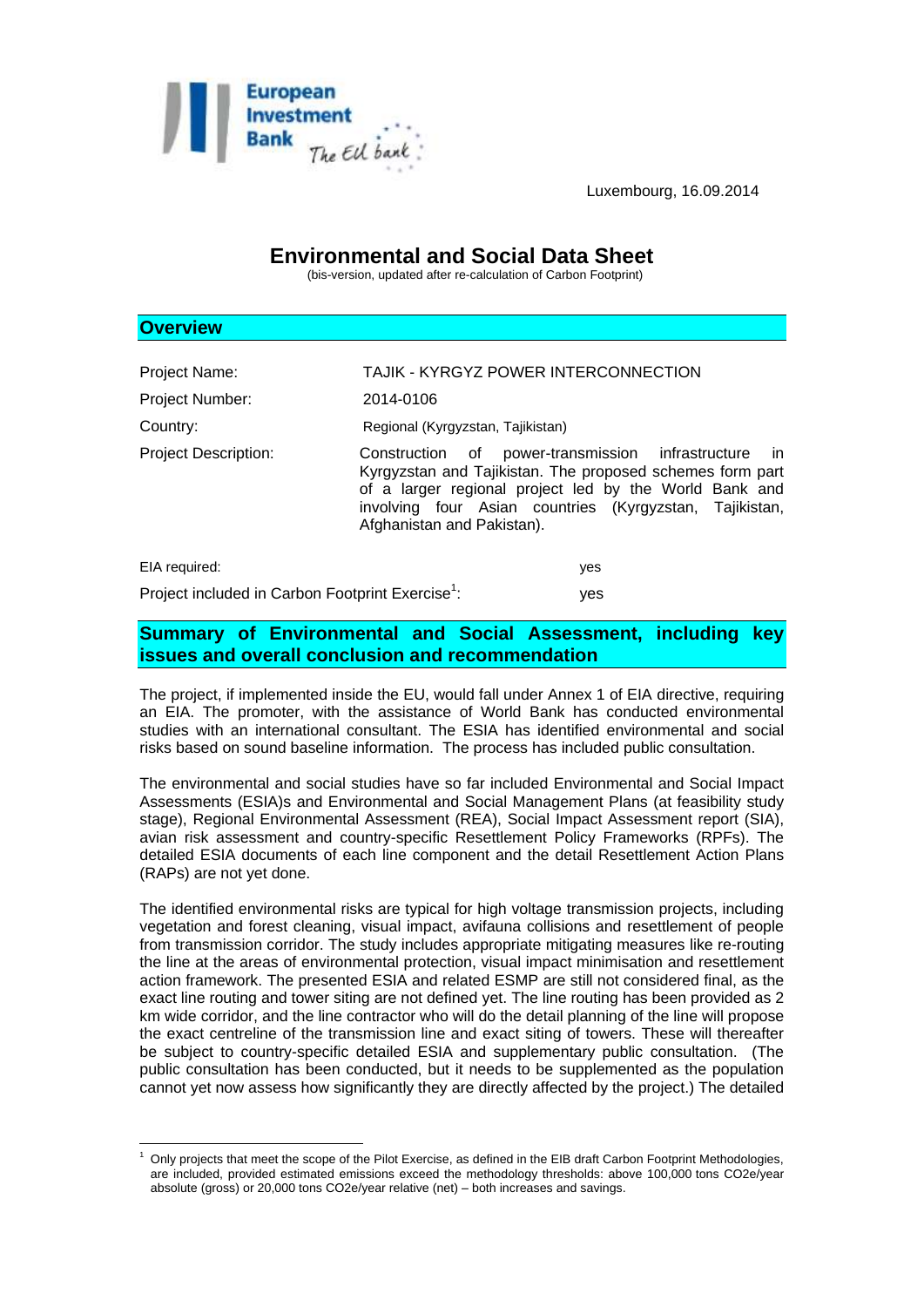

Luxembourg, 16.09.2014 resettlement action plans will as well be done after detail routing is available. Overall, the environmental and social impacts of the project are acceptable and can be largely mitigated.

## **Environmental and Social Assessment**

#### **Environmental Assessment**

The currently available preliminary environmental impact assessments and other environmental documentation have been reviewed during project planning by the donors environmental teams. The national Environmental Authorities who are reviewing EIAs will submit their opinions as Environmental Permits only for the final detailed ESIAs. These final ESIAs and the environmental permits from the competent authorities shall be submitted to EIB for verification prior to first disbursement. The line Sangtuda-Regar has been added to the project after the feasibility study ESIAs and ESMP were done, and is not examined in these documents.

Both Kyrgyzstan and Tajikistan are considered as parts of migratory avian routes, Central Asian Flyway and East Asian-East African Flyway. The effect of the projects to these flyways have been analysed as Avian assessment of the project, and mitigating measures have been established into ESMPs. Such mitigating measures consist of line routing, bird diverter and monitoring/reporting measures.

The EIB project routes do not cross protected and environmentally sensitive sites. (There are some environmentally sensitive sites along the other lines of regional World Bank program, but not along these two lines that form the EIB project). The routes traverse mountainous terrain with mostly grass and bush vegetation, steep sided barren land, rivers and cultivated land. The line routes in Tajikistan are mainly on flatter lands (cultivated lands or steppes), while line route in Kyrgyzstan is largely on barren mountainous areas.

### **Social Assessment, where applicable**

The social impacts of the project are arising mostly from the interconnection line. The line routing in Kyrgyzstan (450 km) is based on preliminary field survey, and the details how to circumvent towns along the route are not yet detailed enough. The largest towns along the route are Osh, the second largest city of Kyrgyzstan, and town of Jalal-abad. The social assessment has concluded that line routing can be done such way that settlements near the corridor of impact are not affected and physical resettlements are avoided. Along the routing there are as well two small enclaves belonging to Uzbekistan. The Tajikistan part of interconnection is short (25 km) and does not affect towns or communities.

The line Sangtuda-Regar in Tajikistan is situated in agricultural and pasture lands, avoiding towns and settlements.

The social management plan includes plans for community support programs for benefit sharing and improvement of the acceptability of the project for affected communities. These plans include potable and irrigation water plans and community health and education improvements. These plans are still at this stage indicative only as the exact routing has not been defined. The highest priorities for community support expressed by the local population in consultations were reliable winter electricity, water systems and access roads.

### **Public Consultation and Stakeholder Engagement, where required**

Consultation has been carried out under the EIA process. The line detail routing is not available, and the affected persons were not able to define how the line will actually affect them. The consultation is therefore continued and repeated when detail ESIA is done with full line routing.